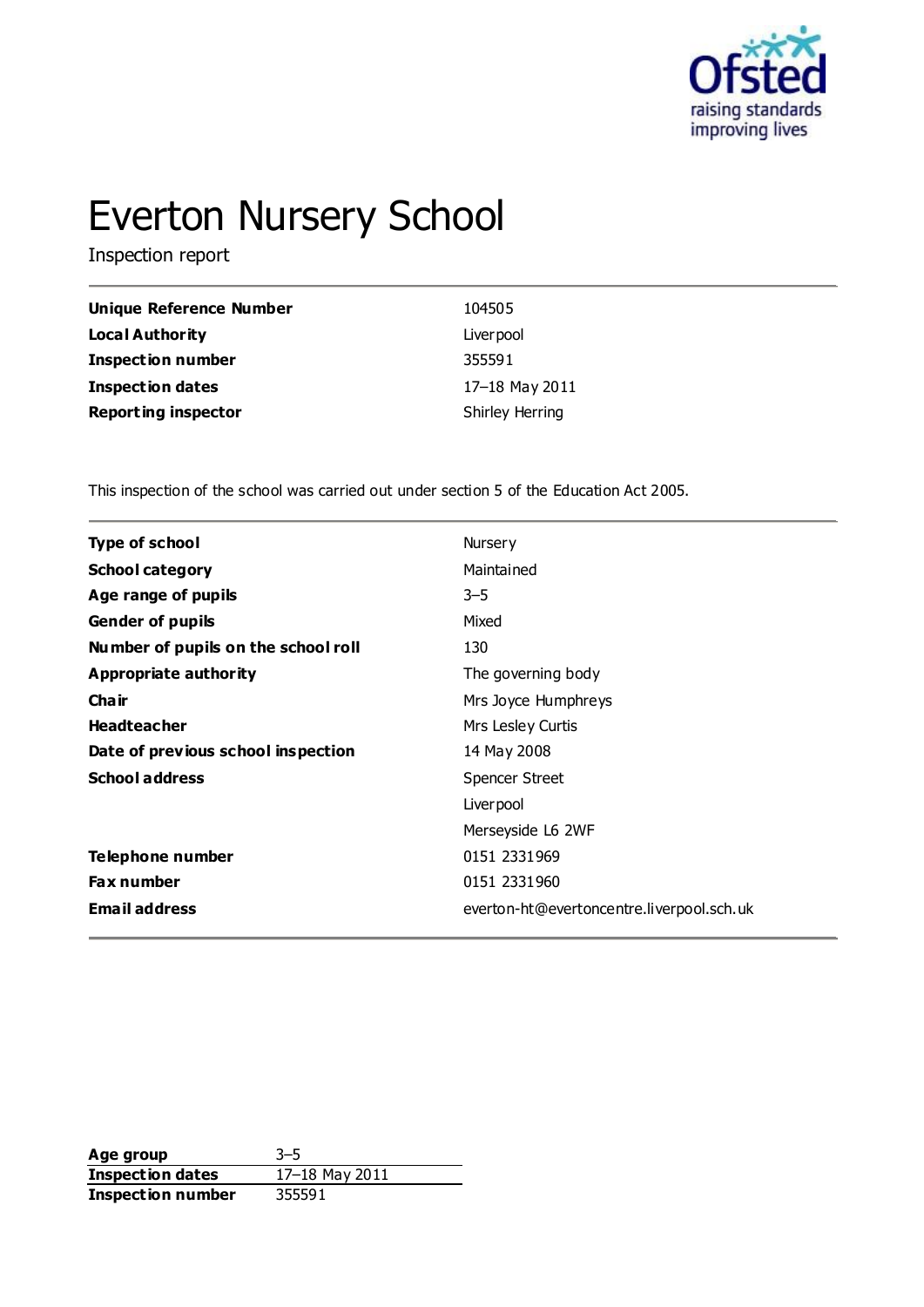The Office for Standards in Education, Children's Services and Skills (Ofsted) regulates and inspects to achieve excellence in the care of children and young people, and in education and skills for learners of all ages. It regulates and inspects childcare and children's social care, and inspects the Children and Family Court Advisory Support Service (Cafcass), schools, colleges, initial teacher training, work-based learning and skills training, adult and community learning, and education and training in prisons and other secure establishments. It assesses council children's services, and inspects services for looked after children, safeguarding and child protection.

Further copies of this report are obtainable from the school. Under the Education Act 2005, the school must provide a copy of this report free of charge to certain categories of people. A charge not exceeding the full cost of reproduction may be made for any other copies supplied.

If you would like a copy of this document in a different format, such as large print or Braille, please telephone 0300 123 4234, or email **[enquiries@ofsted.gov.uk](mailto:enquiries@ofsted.gov.uk)**.

You may copy all or parts of this document for non-commercial educational purposes, as long as you give details of the source and date of publication and do not alter the documentation in any way.

To receive regular email alerts about new publications, including survey reports and school inspection reports, please visit our website and go to 'Subscribe'.

Royal Exchange Buildings St Ann's Square Manchester M2 7LA T: 0300 123 4234 Textphone: 0161 618 8524 E: **[enquiries@ofsted.gov.uk](mailto:enquiries@ofsted.gov.uk)**

W: **[www.ofsted.gov.uk](http://www.ofsted.gov.uk/)**

© Crown copyright 2011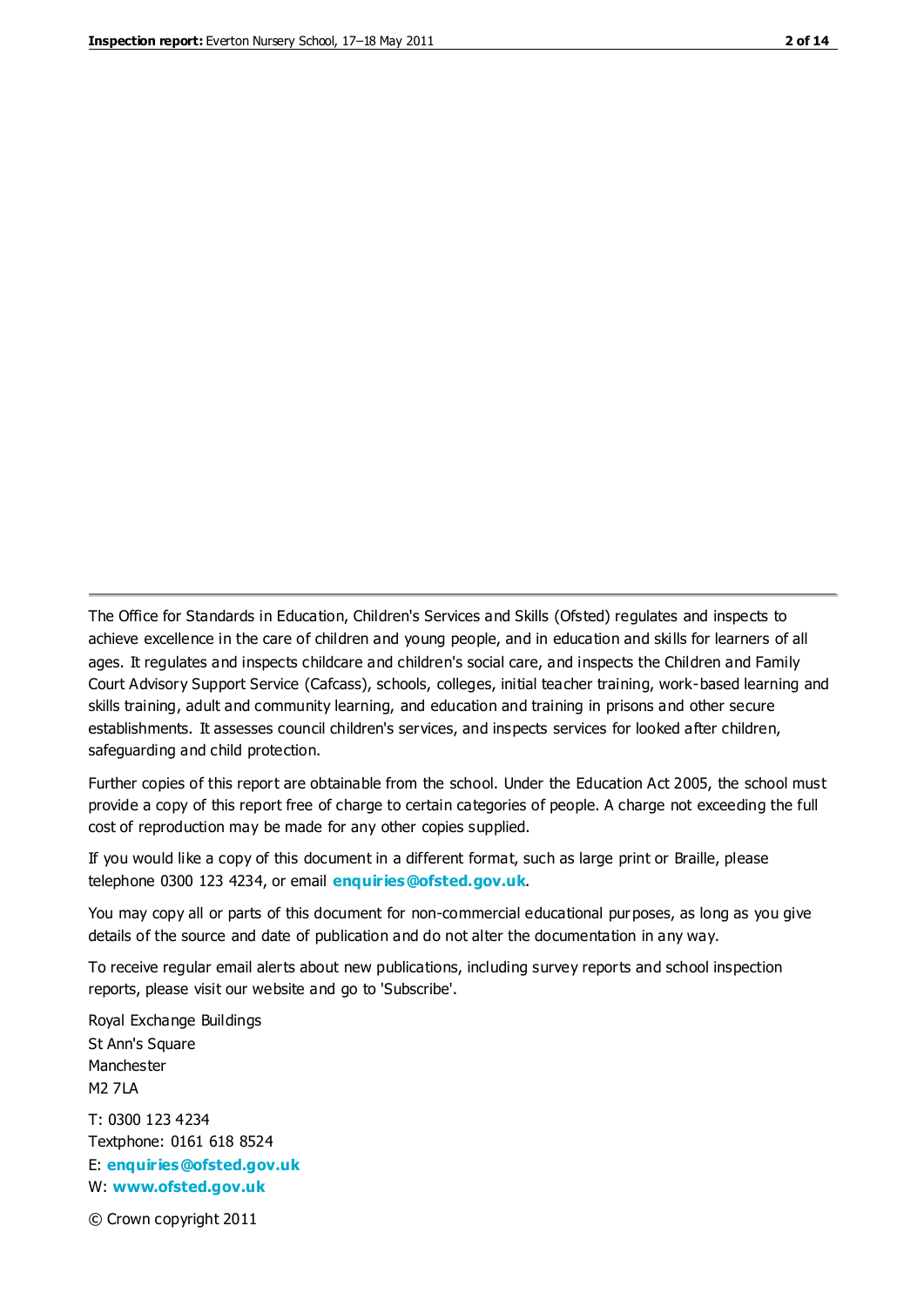# **Introduction**

This inspection was carried out by two additional inspectors. The inspectors visited 11 sessions, and held meetings with members of the governing body, staff, parents and carers, professionals at the attached family centre and a representative from the local authority. They observed the school's work, and looked at the school's improvement plan, reports from the School Improvement Partner, documentation relating to the safeguarding of children, teachers' plans and records of children's progress. They examined 24 questionnaires completed by parents and carers.

The inspection team reviewed many aspects of the school's work. It looked in detail at a number of key areas.

- The effectiveness of the support and challenge for different groups of children, particularly for those who speak English as an additional language.
- The effectiveness of the planning to ensure all children have experiences in all areas of learning.
- The effectiveness of the school's partnerships with parents and carers and others to promote children's learning and well-being.
- The effectiveness of the strategies to moderate potentially challenging behaviour.

# **Information about the school**

The nursery school is located in an inner-city area of Liverpool. It is part of the integrated provision within the Everton Nursery School and Family Centre which is managed by the headteacher. The number of children known to be entitled to free school meals is above average. Most children are from a White British background, with an increasing number of children from a range of minority ethnic groups. Approximately 15% of children have special educational needs and/or disabilities and around 12% of children speak English as an additional language.

The family centre provides care for children under three years old and before- and afterschool care which will be inspected separately. The report will be available on the Ofsted website.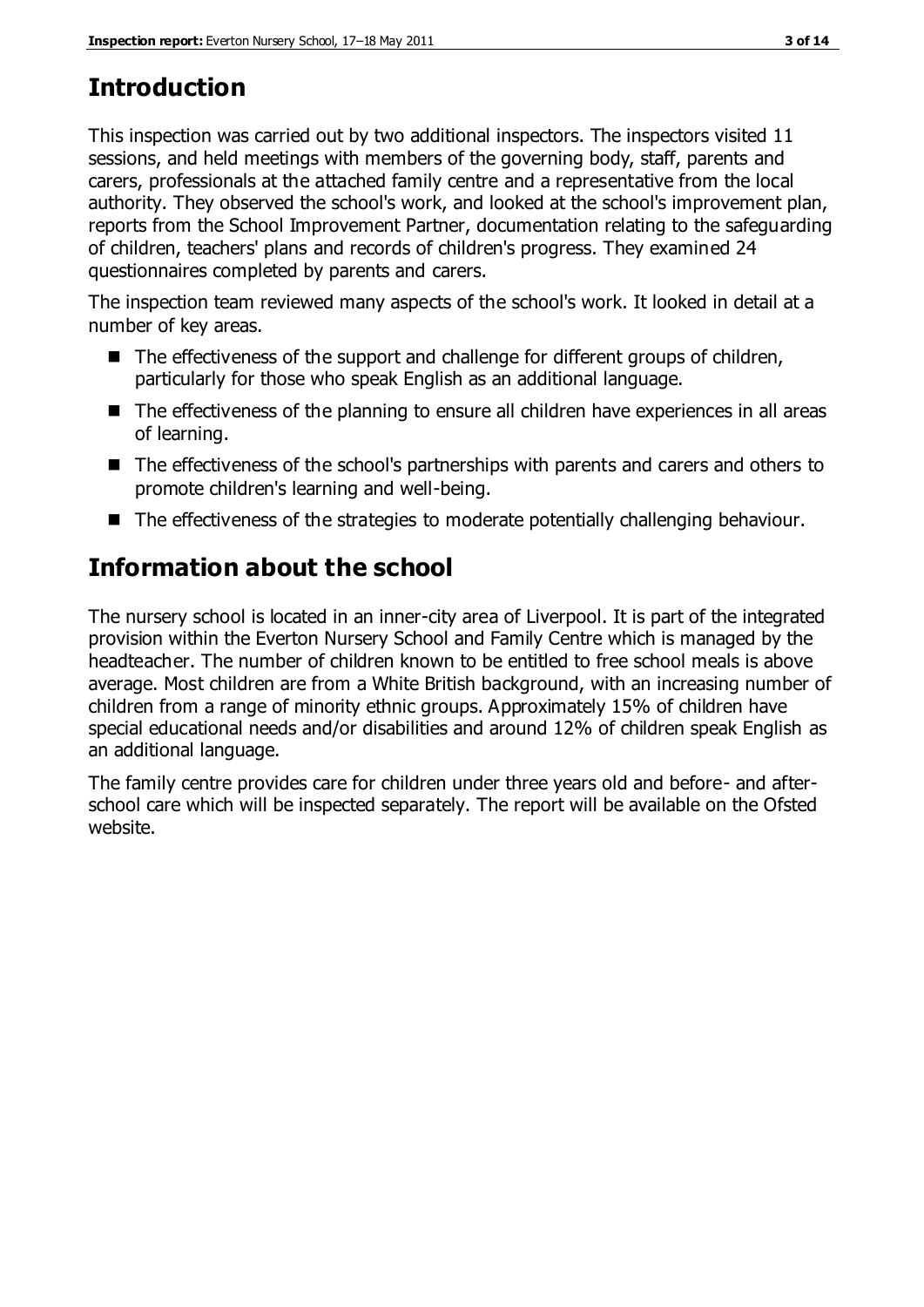# **Inspection judgements**

| Overall effectiveness: how good is the school?  |  |
|-------------------------------------------------|--|
| The school's capacity for sustained improvement |  |

## **Main findings**

This is an outstanding nursery school. Exceptional concentration on the needs of each individual and the involvement of their families is at the heart of the school's work. One parent wrote, 'I feel the school has helped me and my child understand how to learn together in school and at home.'

From very low starting points when children enter the nursery they make excellent progress and attain knowledge and skills that are broadly typical for their age by the time they leave. This is because all aspects of the school's provision are outstanding.

Teachers plan an excellent range of interesting, practical activities to foster children's enjoyment and learning. Children respond well to the consistently high expectations and their behaviour is excellent. Adults are excellent role models in demonstrating cooperation and respect for others and so children's personal development is exemplary for their age. The excellent quality of the outdoor learning environment is acknowledged by other professionals as an example to follow. Children delight in building dens outside, watching the flow of water and balancing across the wooden bridges. This helps them to develop a greater knowledge and understanding of the world as well as giving them opportunities for vigorous exercise, working with others, for example to build a wigwam, and to be aware of safety at all times. The school pays excellent attention to all aspects of care, guidance and support so all children, including those with special educational needs and/or disabilities and those at an early stage of learning English, are fully included and make excellent progress. Procedures for safeguarding children and staff are excellent.

Senior leaders are rigorous in monitoring the school's performance and determined to drive through further improvements. They enjoy the wholehearted support of staff in this endeavour. There are excellent procedures for assessing and tracking the progress of individuals to plan the next stage of their learning. However, the information is not yet organised in a format that would make it easy for leaders to gain an overview of attainment and to pinpoint specific targets for improvement.

The school has sustained the high quality of its work from the last inspection and is always striving to improve further. Self-evaluation is thorough, honest and accurate and the school has an excellent capacity to improve.

# **What does the school need to do to improve further?**

■ Collate the wealth of information about the progress of individual children to make it easier for senior leaders to have an overview of attainment and progress and so identify specific areas for improvement.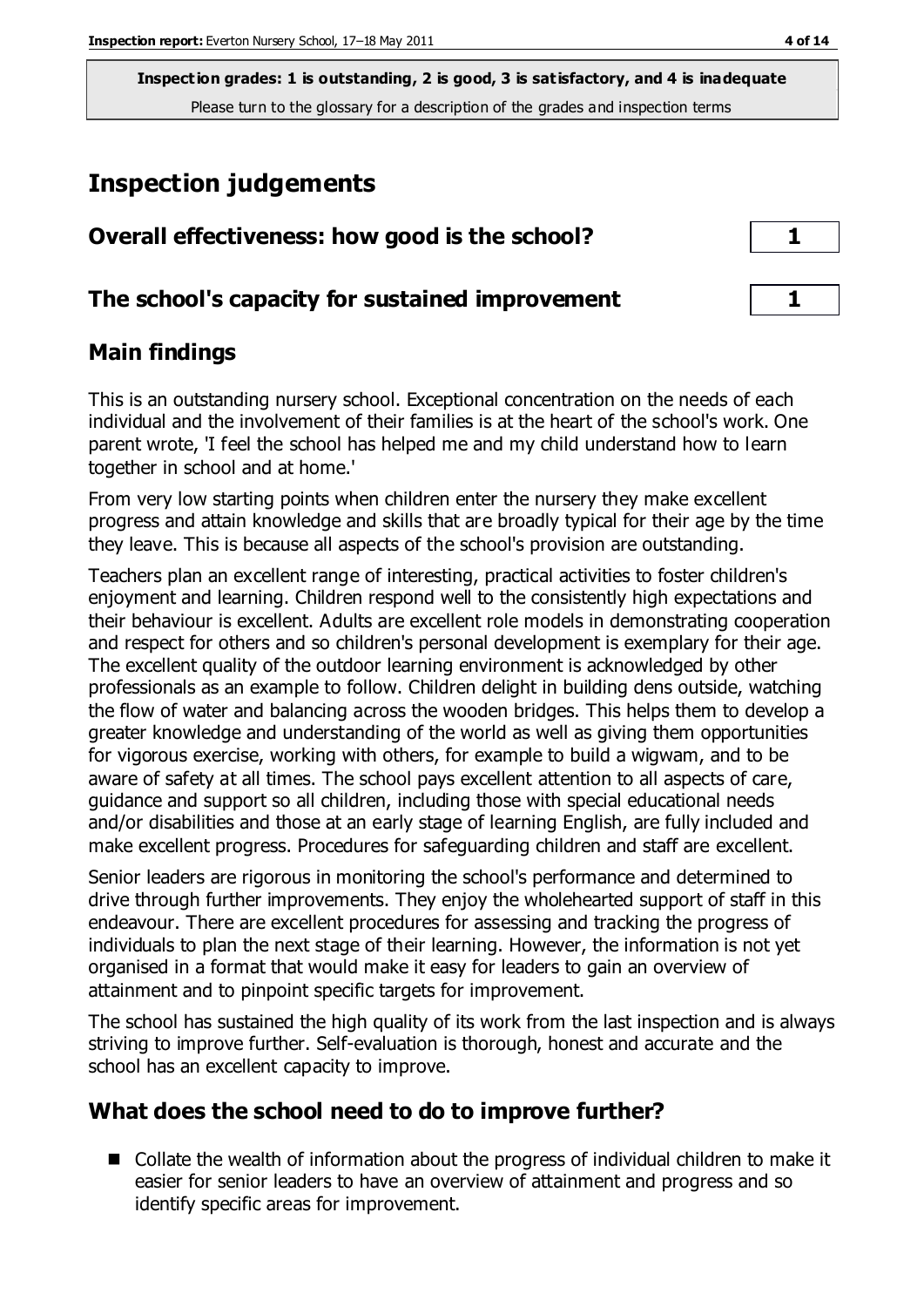#### **Outcomes for individuals and groups of children**  $\vert$  1

Children show a great joy in learning because they are actively involved in a very wide range of interesting activities and they achieve well. They revel in outdoor activities. For example, they learn a lot about liquids as they alter the flow of water through drainpipes and are surprised by how high the water splashes as they jump into puddles, fully protected in their waterproofs. Behaviour is excellent and this makes a strong contribution to their learning.

Children enter the nursery with a range of skills that overall are much lower than is typical for their age. They make excellent progress and attain standards that are similar to what can be expected for their age by the time they leave. They achieve particularly well in developing personal and social skills and in their knowledge and understanding of the world because of the high priority placed on these aspects. Children with special educational needs and/or disabilities achieve exceptionally well because their needs are identified at the earliest stage and they receive excellent support in school and from other professionals. Children whose home language is not English make excellent progress because of extensive use of pictorial clues and demonstrations to help them to understand.

Children feel very safe and have the confidence to approach an adult should they need help. They have a very good understanding that some foods are healthier than others and enjoy the fresh fruit salad after lunch and vigorous exercise in the extensive grounds. They respond extremely well to the high expectations to tidy away equipment and take turns. They show a very good awareness of others' needs; for example, when one child came in just after an activity had started another child got up from the circle, spontaneously, and led her by the hand to join the circle. Their readiness to learn and their ability to cooperate with others provide an excellent preparation for the future. They are quickly developing a very clear understanding of how to conduct themselves and how to respect each other. They experience a wide range of cultures through listening to music, trying different foods and celebrating the festivals of different faith groups.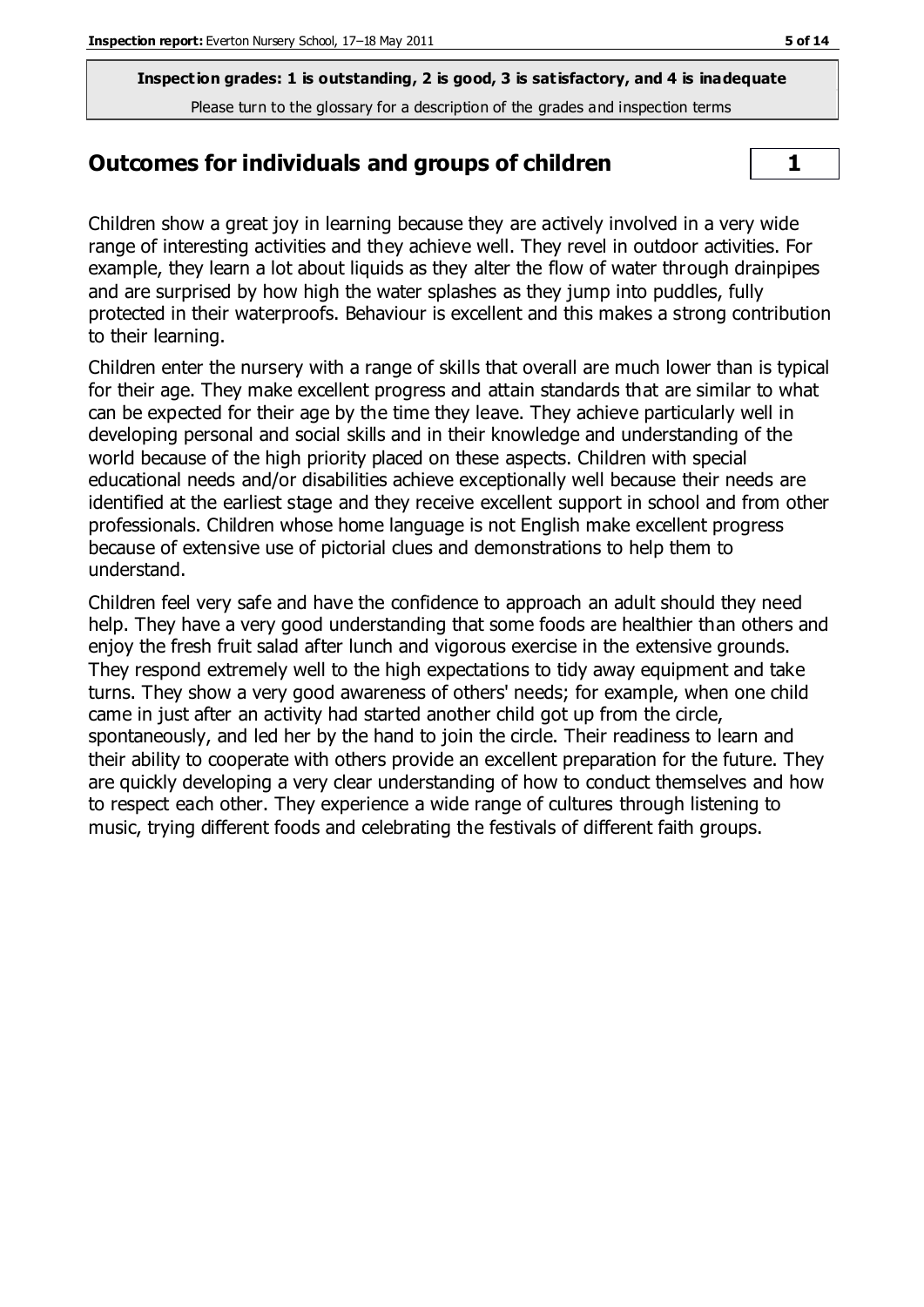#### **Inspection grades: 1 is outstanding, 2 is good, 3 is satisfactory, and 4 is inadequate**

Please turn to the glossary for a description of the grades and inspection terms

#### These are the grades for children's outcomes

| Outcomes for children in the Early Years Foundation Stage                                   |    |
|---------------------------------------------------------------------------------------------|----|
| Children's achievement and the extent to which they enjoy their learning                    |    |
| Taking into account:                                                                        | 3  |
| Children's attainment <sup>1</sup>                                                          |    |
| The quality of children's learning and their progress                                       | 1. |
| The quality of learning for children with special educational needs and/or disabilities and | 1  |
| their progress                                                                              |    |
| The extent to which children feel safe                                                      |    |
| <b>Children's behaviour</b>                                                                 | 1  |
| The extent to which children adopt healthy lifestyles                                       |    |
| The extent to which children contribute to the school and wider community                   |    |
| The extent to which children develop skills that will contribute to their future            | 1  |
| economic well-being                                                                         |    |
| Taking into account:                                                                        | 1  |
| Children's attendance <sup>1</sup>                                                          |    |
| The extent of children's spiritual, moral, social and cultural development                  | 1  |

<sup>1</sup> The grades for attainment and attendance are: 1 is high; 2 is above average; 3 is broadly average; and 4 is low

## **How effective is the provision?**

All adults work together closely with the prime purpose of promoting the learning of each individual child. There are excellent systems for assessing children's progress, whatever the activity, and the information is shared by the teaching team to plan the next stage of learning for each child. Consequently, all children learn at an excellent rate. Staff video some activities, for example building dens outside, and the children delight in watching themselves play. Teachers use this interest very effectively to point out and reinforce what children have learned about structures and shapes. Teachers make excellent use of practical resources, indoors and outside, to promote children's understanding and enjoyment. They build on children's interests to extend their learning; for example a teacher joined a group of children playing with figures in a sand pit to develop language such as 'next to' and 'behind'. All staff apply the school's behaviour policy consistently, and potentially challenging behaviour is dealt with extremely effectively with minimal disruption to learning.

The rich curriculum is based firmly on purposeful, practical activities, linking all areas of learning. It is based on an excellent understanding of how young children learn. The quality of the curriculum outdoors is exceptional. Staff's expertise in this area is shared with other schools. The use of resources such as water features and wooden bridges is planned to extend children's knowledge and understanding of the world. The outdoor area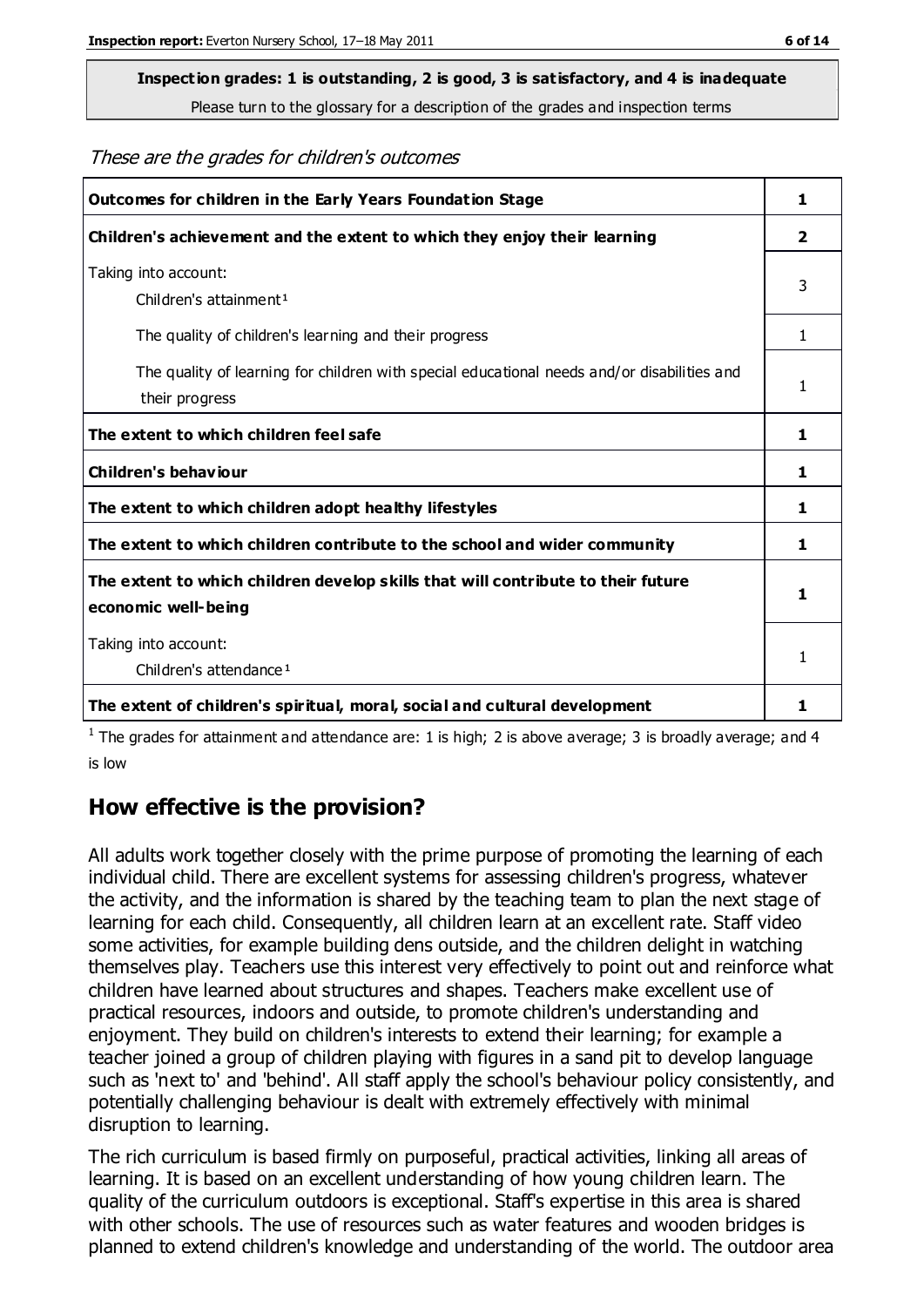is a valuable resource, used on a daily basis, rain or shine, as children and staff are fully protected in waterproofs. As one teacher quoted, 'There is no such thing as bad weather, just the wrong clothes!' The nursery rightly places a strong emphasis on personal, social and emotional development to promote personal skills and well-being and so children make excellent progress in this area of learning. Initiatives such as peer massage provide a calming effect and enable children to be ready to learn.

The school's strong commitment to the needs of the individual and the very focused support it provides have enabled all children to be fully included in all the school provides. Consequently, children make excellent progress in acquiring a wide range of skills and in their behaviour. The school works very closely with other professionals to provide specialist support where needed. It has developed excellent links with families and this has helped to promote excellent attendance. Several parents sought out the inspector to report on how much difference the school had made in helping children to overcome a particular difficulty. There are many examples of excellent provision for those children who are most vulnerable because of their circumstances, enabling them to make excellent progress.

| The quality of provision in the Early Years Foundation Stage                                                  |  |
|---------------------------------------------------------------------------------------------------------------|--|
| The quality of teaching                                                                                       |  |
| Taking into account:<br>The use of assessment to support learning                                             |  |
| The extent to which the curriculum meets children's needs, including, where relevant,<br>through partnerships |  |
| The effectiveness of care, guidance and support                                                               |  |

These are the grades for the quality of provision

## **How effective are leadership and management?**

Senior leaders have high expectations of all staff to enable children to achieve well and the school is constantly striving to improve the already high quality of its provision. As part of this process the school makes excellent provision for the continuing professional development of staff to give them the confidence and skills to become excellent practitioners. Staff at all levels say how much they feel appreciated. The school monitors its work rigorously to identify areas for improvement. It has a wealth of information to track the progress of individuals. However, this is not yet collated in a useful format to give a ready overview of attainment when the school is setting precise targets for improvement.

The governing body provides well-informed challenge and support to help the school plan improvements. It is fully involved in the school's self-evaluation process and is conducting a strategic review of its own structure in terms of roles and responsibilities. It is well aware of its responsibilities including safeguarding.

There are excellent procedures for ensuring the safety of children and staff. All the recommended procedures are in place and are regularly updated and reviewed. All staff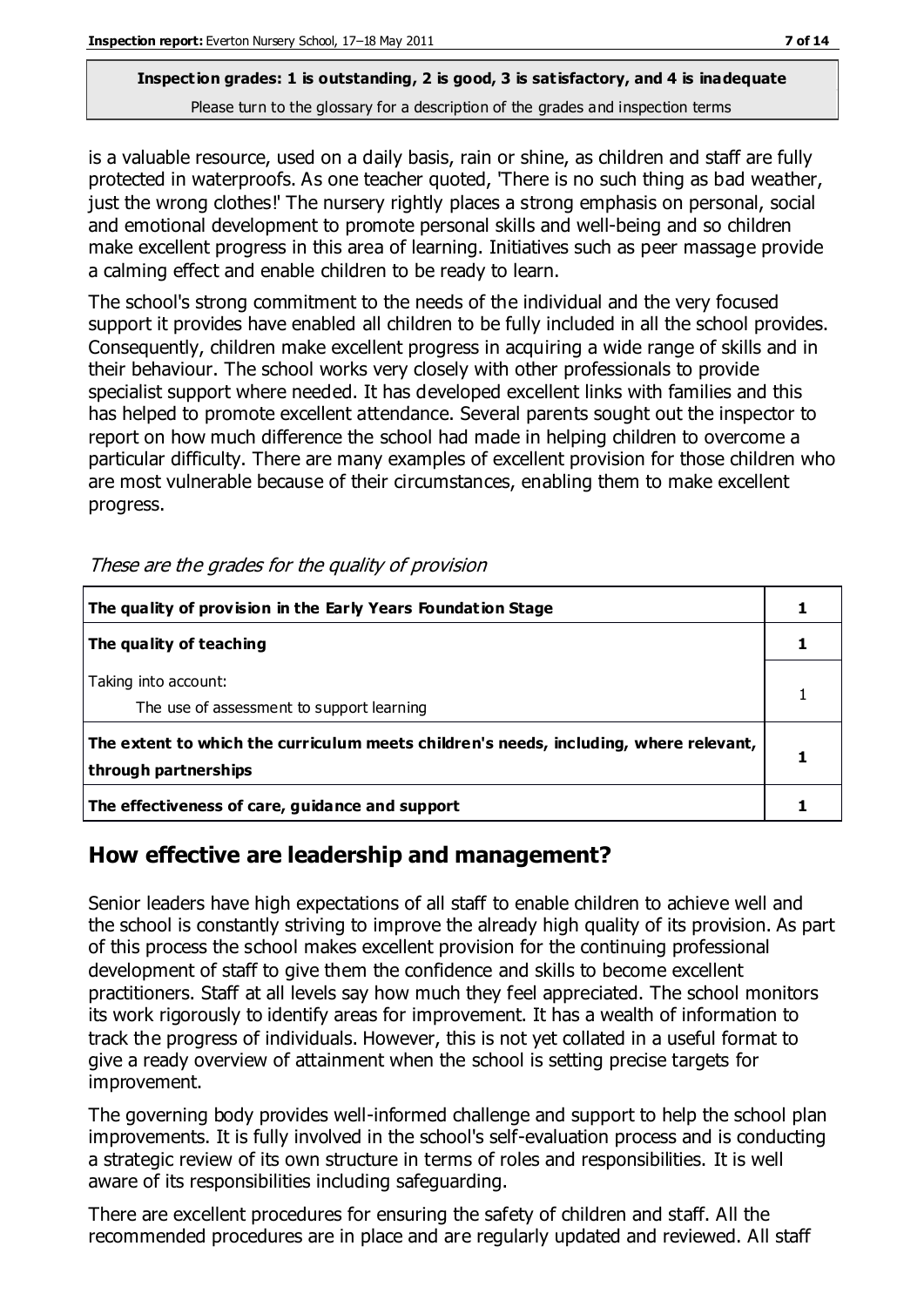and a member of the governing body are fully involved in the process. The school site is inspected daily to remove anything that might be harmful to children before they go outdoors. The school makes excellent use of technology to ensure children's safety and security. The school is committed to the needs of the individual, including equality of opportunity. Discrimination is not tolerated and the staff regularly walk round school to ensure that activities and resources are accessible to and used by all.

The school has developed excellent links with parents and carers so that they can be fully involved in their children's learning. The returned questionnaires were unanimously positive about the school's work. Parents and carers say how much they appreciate being so welcome in school and particularly enjoy joining their children for 'Terrific Tuesday' and 'Fun Friday'. They appreciate the extensive amount of information about the school in newsletters and also the daily feedback from teachers about their own child's achievements.

There are excellent links with other partners in the family centre and further afield to promote children's learning and well-being. For example, the family link workers in the centre work closely with nursery staff to monitor the most vulnerable children and this has helped to improve attendance and promote learning. The school is generous in sharing its expertise with other local schools, for example by hosting training.

The school is at the heart of its local community and has built up trust and respect for its work over several years. The school and centre have invested in translating information into 12 languages to encourage greater access to all that the nursery has to offer. The children receive a weekly lesson in German and this has strengthened their appreciation of other cultures.

| The effectiveness of leadership and management in the Early Years Foundation Stage                                                                               | 1 |
|------------------------------------------------------------------------------------------------------------------------------------------------------------------|---|
| The effectiveness of leadership and management in embedding ambition and driving<br><i>improvement</i>                                                           | 1 |
| Taking into account:<br>The leadership and management of teaching and learning                                                                                   | 1 |
| The effectiveness of the governing body in challenging and supporting the<br>school so that weaknesses are tackled decisively and statutory responsibilities met | 2 |
| The effectiveness of the school's engagement with parents and carers                                                                                             | 1 |
| The effectiveness of partnerships in promoting learning and well-being                                                                                           | 1 |
| The effectiveness with which the school promotes equality of opportunity and tackles<br>discrimination                                                           | 1 |
| The effectiveness of safeguarding procedures                                                                                                                     | 1 |
| The effectiveness with which the school promotes community cohesion                                                                                              | 1 |
| The effectiveness with which the school deploys resources to achieve value for money                                                                             | 1 |

These are the grades for leadership and management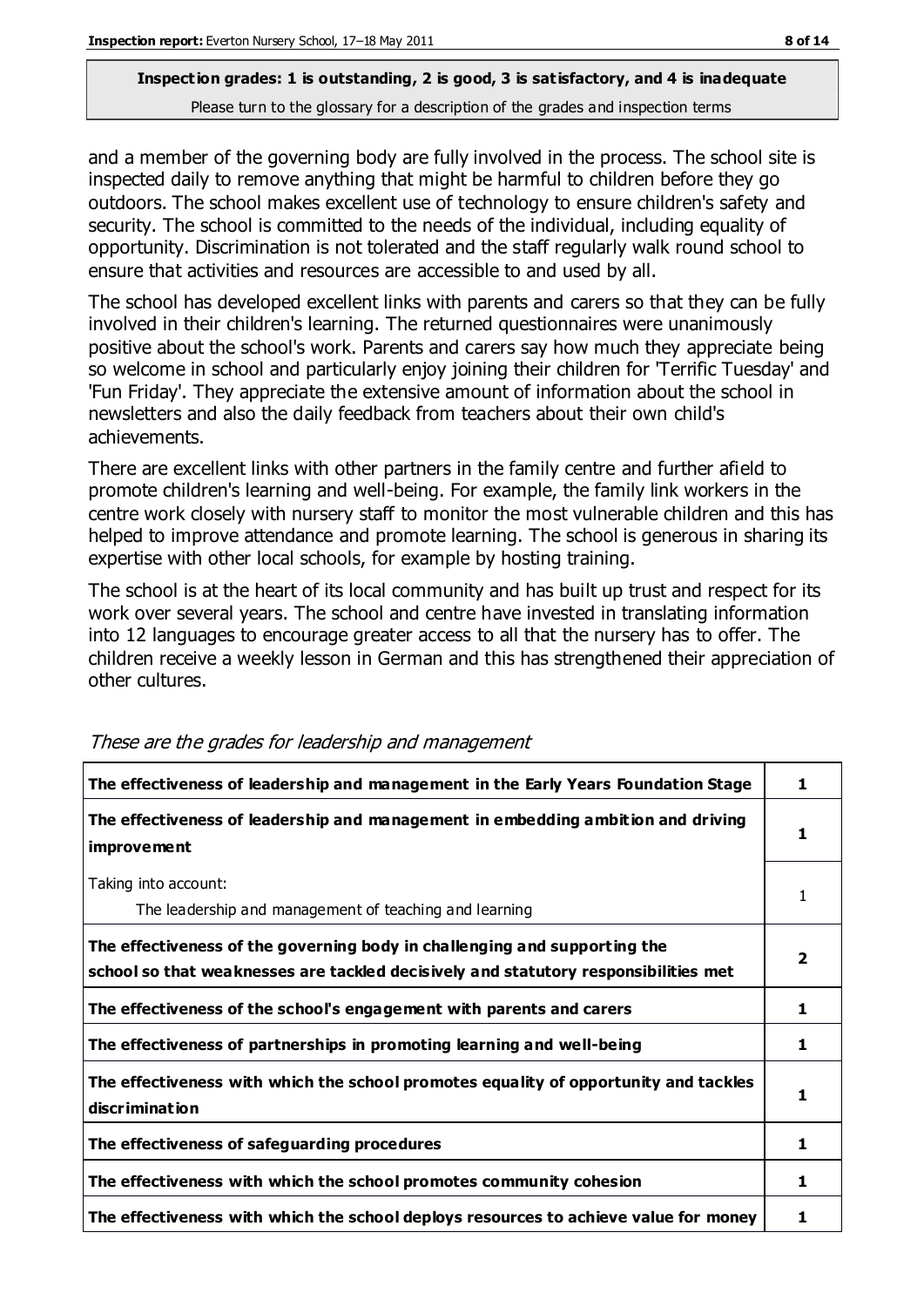## **Views of parents and carers**

A below-average proportion of parents and carers completed a questionnaire. Inspection evidence supports their exceptionally positive views.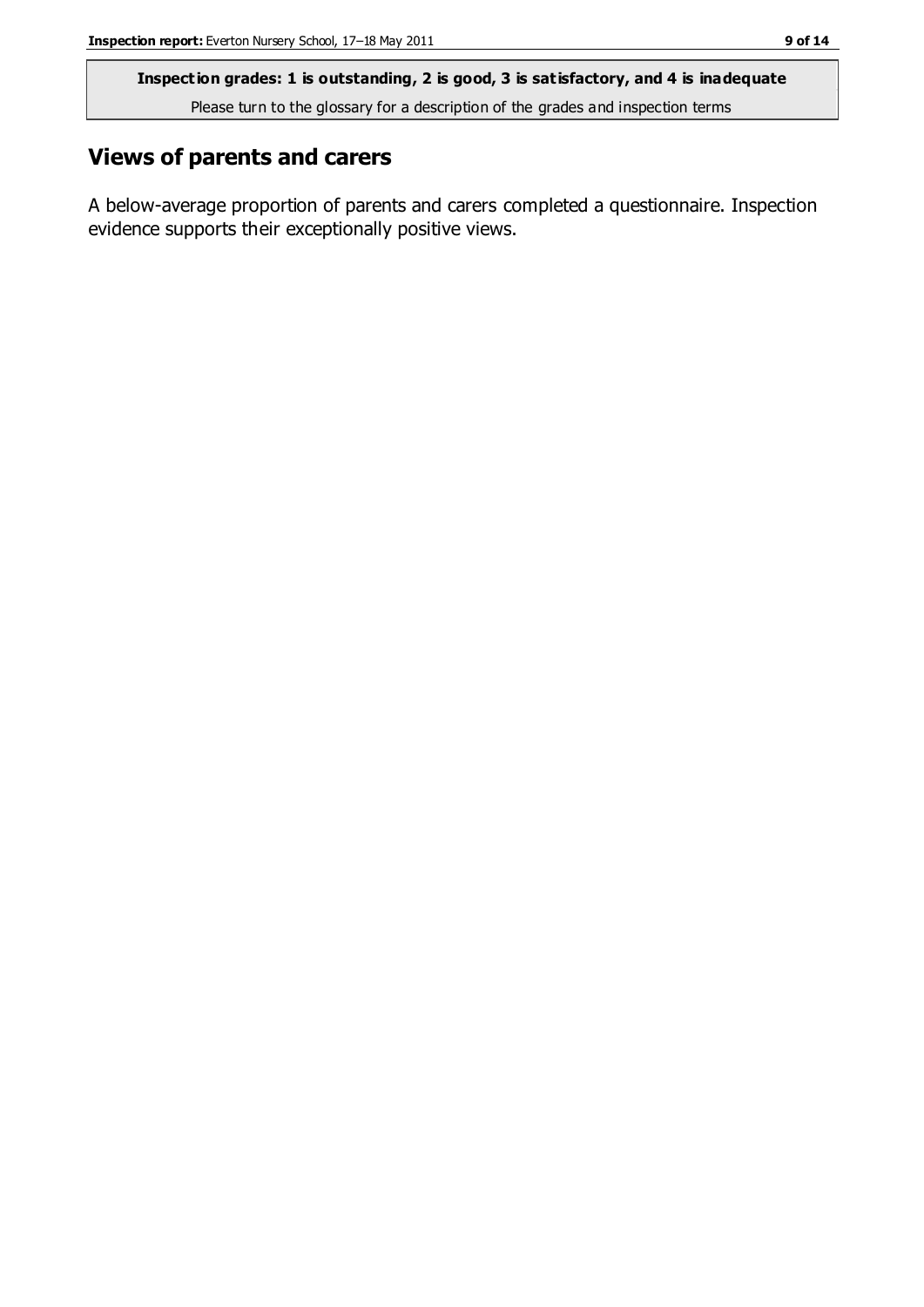#### **Responses from parents and carers to Ofsted's questionnaire**

Ofsted invited all the registered parents and carers of pupils registered at Everton Nursery School to complete a questionnaire about their views of the school.

In the questionnaire, parents and carers were asked to record how strongly they agreed with 13 statements about the school.

The inspection team received 24 completed questionnaires by the end of the on-site inspection. In total, there are 130 pupils registered at the school.

| <b>Statements</b>                                                                                                                                                                                                                                       | <b>Strongly</b><br>agree |               | <b>Agree</b>   |               |              | <b>Disagree</b> |              | <b>Strongly</b><br>disagree |  |
|---------------------------------------------------------------------------------------------------------------------------------------------------------------------------------------------------------------------------------------------------------|--------------------------|---------------|----------------|---------------|--------------|-----------------|--------------|-----------------------------|--|
|                                                                                                                                                                                                                                                         | <b>Total</b>             | $\frac{0}{0}$ | <b>Total</b>   | $\frac{0}{0}$ | <b>Total</b> | $\frac{0}{0}$   | <b>Total</b> | $\frac{0}{0}$               |  |
| My child enjoys school                                                                                                                                                                                                                                  | 23                       | 96            | $\mathbf{1}$   | 4             | 0            | 0               | $\mathbf 0$  | $\mathbf 0$                 |  |
| The school keeps my child<br>safe                                                                                                                                                                                                                       | 24                       | 100           | $\mathbf 0$    | 0             | 0            | 0               | 0            | $\mathbf 0$                 |  |
| My school informs me about<br>my child's progress                                                                                                                                                                                                       | 21                       | 88            | $\overline{2}$ | 8             | 0            | $\mathbf{0}$    | $\mathbf 0$  | $\mathbf 0$                 |  |
| My child is making enough<br>progress at this school                                                                                                                                                                                                    | 24                       | 100           | $\mathbf 0$    | 0             | 0            | 0               | $\mathbf 0$  | $\mathbf 0$                 |  |
| The teaching is good at this<br>school                                                                                                                                                                                                                  | 24                       | 100           | $\mathbf 0$    | 0             | 0            | 0               | $\mathbf 0$  | $\mathbf 0$                 |  |
| The school helps me to<br>support my child's learning                                                                                                                                                                                                   | 24                       | 100           | 0              | 0             | 0            | 0               | 0            | $\mathbf 0$                 |  |
| The school helps my child to<br>have a healthy lifestyle                                                                                                                                                                                                | 23                       | 96            | $\mathbf{1}$   | 4             | 0            | 0               | $\mathbf 0$  | $\mathbf 0$                 |  |
| The school makes sure that<br>my child is well prepared for<br>the future (for example<br>changing year group,<br>changing school, and for<br>children who are finishing<br>school, entering further or<br>higher education, or entering<br>employment) | 22                       | 92            | $\overline{2}$ | 8             | $\mathbf 0$  | $\mathbf 0$     | $\mathbf 0$  | $\mathbf 0$                 |  |
| The school meets my child's<br>particular needs                                                                                                                                                                                                         | 23                       | 96            | 1              | 4             | 0            | 0               | $\mathbf 0$  | $\mathbf 0$                 |  |
| The school deals effectively<br>with unacceptable behaviour                                                                                                                                                                                             | 22                       | 92            | $\overline{2}$ | 8             | 0            | 0               | $\mathbf 0$  | 0                           |  |
| The school takes account of<br>my suggestions and concerns                                                                                                                                                                                              | 22                       | 92            | $\overline{2}$ | 8             | 0            | 0               | 0            | 0                           |  |
| The school is led and<br>managed effectively                                                                                                                                                                                                            | 24                       | 100           | $\pmb{0}$      | $\pmb{0}$     | 0            | $\mathbf 0$     | $\mathbf 0$  | $\mathbf 0$                 |  |
| Overall, I am happy with my<br>child's experience at this<br>school                                                                                                                                                                                     | 24                       | 100           | $\pmb{0}$      | $\pmb{0}$     | $\pmb{0}$    | 0               | $\mathbf 0$  | $\mathbf 0$                 |  |

The table above summarises the responses that parents and carers made to each statement. The percentages indicate the proportion of parents and carers giving that response out of the total number of completed questionnaires. Where one or more parents and carers chose not to answer a particular question, the percentages will not add up to 100%.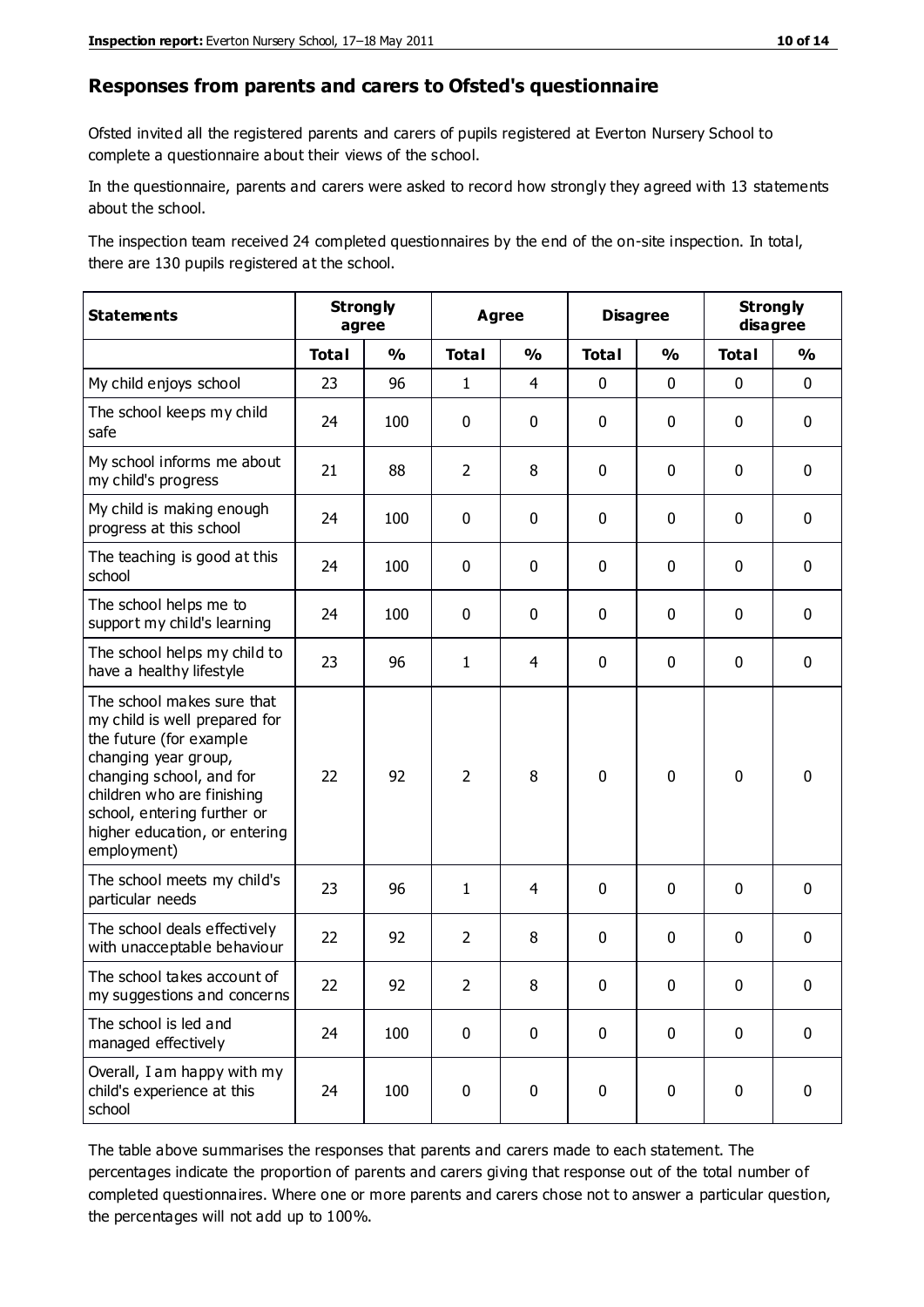# **Glossary**

| Grade   | <b>Judgement</b> | <b>Description</b>                                                                                                                                                                                                              |
|---------|------------------|---------------------------------------------------------------------------------------------------------------------------------------------------------------------------------------------------------------------------------|
| Grade 1 | Outstanding      | These features are highly effective. An outstanding school<br>provides exceptionally well for all its children's needs.                                                                                                         |
| Grade 2 | Good             | These are very positive features of a school. A school that<br>is good is serving its children well.                                                                                                                            |
| Grade 3 | Satisfactory     | These features are of reasonable quality. A satisfactory<br>school is providing adequately for its children.                                                                                                                    |
| Grade 4 | Inadequate       | These features are not of an acceptable standard. An<br>inadequate school needs to make significant improvement<br>in order to meet the needs of its children. Ofsted<br>inspectors will make further visits until it improves. |

### **What inspection judgements mean**

## **Overall effectiveness of schools**

|                       | Overall effectiveness judgement (percentage of schools) |      |                     |                   |
|-----------------------|---------------------------------------------------------|------|---------------------|-------------------|
| <b>Type of school</b> | <b>Outstanding</b>                                      | Good | <b>Satisfactory</b> | <b>Inadequate</b> |
| Nursery schools       | 46                                                      | 48   | 6                   |                   |
| Primary schools       | 6                                                       | 47   | 40                  | 7                 |
| Secondary schools     | 12                                                      | 39   | 38                  | 11                |
| Sixth forms           | 13                                                      | 42   | 41                  | 3                 |
| Special schools       | 28                                                      | 49   | 19                  | 4                 |
| Pupil referral units  | 14                                                      | 45   | 31                  | 10                |
| All schools           | 10                                                      | 46   | 37                  |                   |

New school inspection arrangements were introduced on 1 September 2009. This means that inspectors now make some additional judgements that were not made previously.

The data in the table above are for the period 1 September 2010 to 31 December 2010 and are consistent with the latest published official statistics about maintained school inspection outcomes (see **[www.ofsted.gov.uk](http://www.ofsted.gov.uk/)**).

The sample of schools inspected during 2010/11 was not representative of all schools nationally, as weaker schools are inspected more frequently than good or outstanding schools.

Percentages are rounded and do not always add exactly to 100.

Sixth form figures reflect the judgements made for the overall effectiveness of the sixth form in secondary schools, special schools and pupil referral units.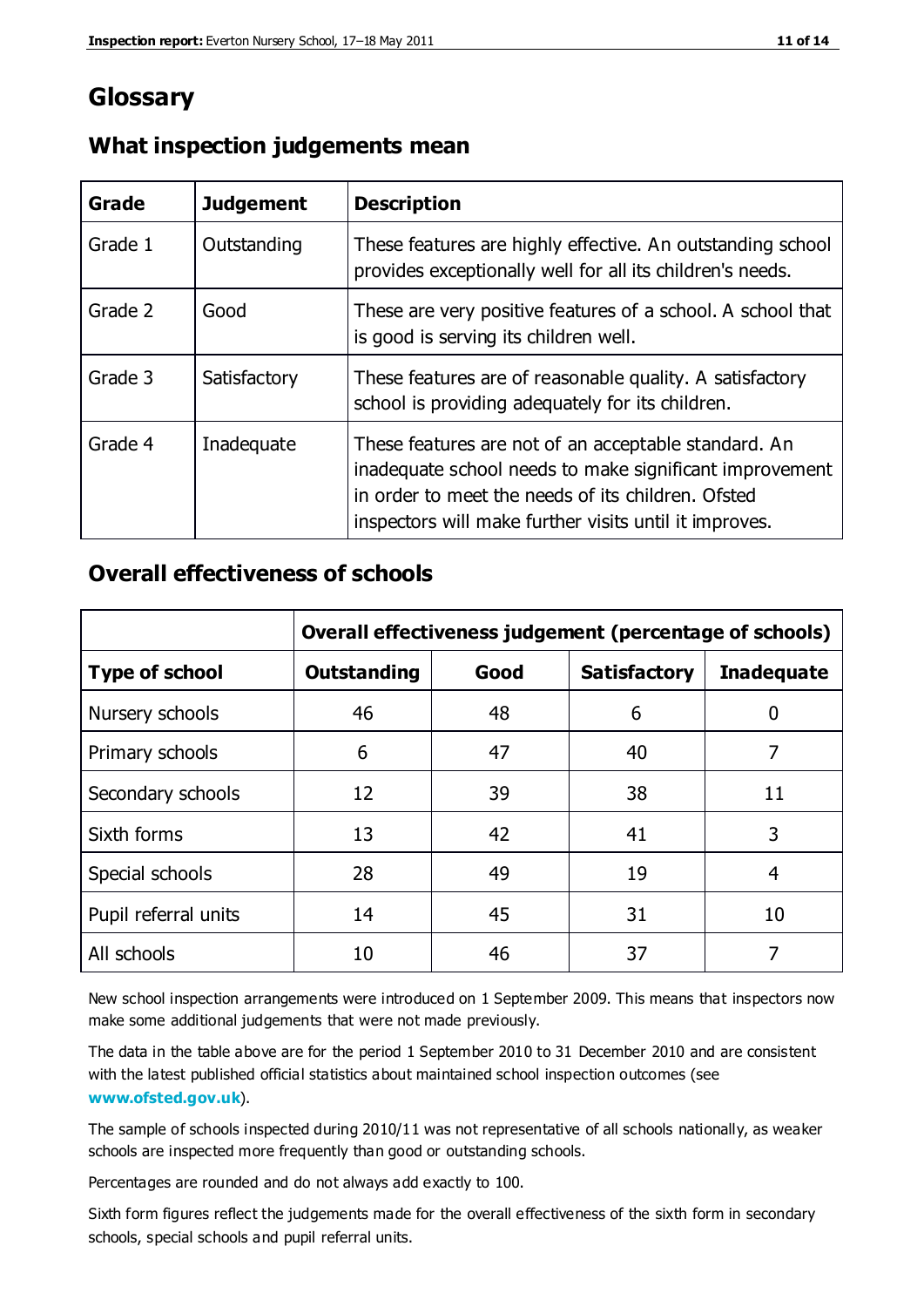# **Common terminology used by inspectors**

| Achievement:               | the progress and success of a child in their learning<br>and development.                                                                                                                                                                                                                                                                                                                                  |  |  |
|----------------------------|------------------------------------------------------------------------------------------------------------------------------------------------------------------------------------------------------------------------------------------------------------------------------------------------------------------------------------------------------------------------------------------------------------|--|--|
| Attainment:                | in other phases of school, for example primary<br>schools, attainment is the standard of the pupils'<br>work shown by test and examination results and in<br>lessons. However, there is no national average for<br>three- and four-year-olds. Therefore, in inspections of<br>nursery schools, inspectors take account of<br>expectations in the age-related bands of the Early<br>Years Foundation Stage. |  |  |
| Capacity to improve:       | the proven ability of the school to continue<br>improving. Inspectors base this judgement on what<br>the school has accomplished so far and on the quality<br>of its systems to maintain improvement.                                                                                                                                                                                                      |  |  |
| Leadership and management: | the contribution of all the staff with responsibilities,<br>not just the headteacher, to identifying priorities,<br>directing and motivating staff and running the school.                                                                                                                                                                                                                                 |  |  |
| Learning:                  | how well children acquire knowledge, develop their<br>understanding, learn and practise skills and are<br>developing their competence as learners.                                                                                                                                                                                                                                                         |  |  |
| Overall effectiveness:     | inspectors form a judgement on a school's overall<br>effectiveness based on the findings from their<br>inspection of the school. The following judgements,<br>in particular, influence what the overall effectiveness<br>judgement will be.                                                                                                                                                                |  |  |
|                            | The school's capacity for sustained<br>improvement.                                                                                                                                                                                                                                                                                                                                                        |  |  |
|                            | Outcomes for individuals and groups of<br>children.                                                                                                                                                                                                                                                                                                                                                        |  |  |
|                            | The quality of teaching.                                                                                                                                                                                                                                                                                                                                                                                   |  |  |
|                            | The extent to which the curriculum meets<br>children's needs, including, where relevant,<br>through partnerships.                                                                                                                                                                                                                                                                                          |  |  |
|                            | The effectiveness of care, guidance and<br>support.                                                                                                                                                                                                                                                                                                                                                        |  |  |
| Progress:                  | the rate at which children are learning in nursery<br>sessions and over longer periods of time.                                                                                                                                                                                                                                                                                                            |  |  |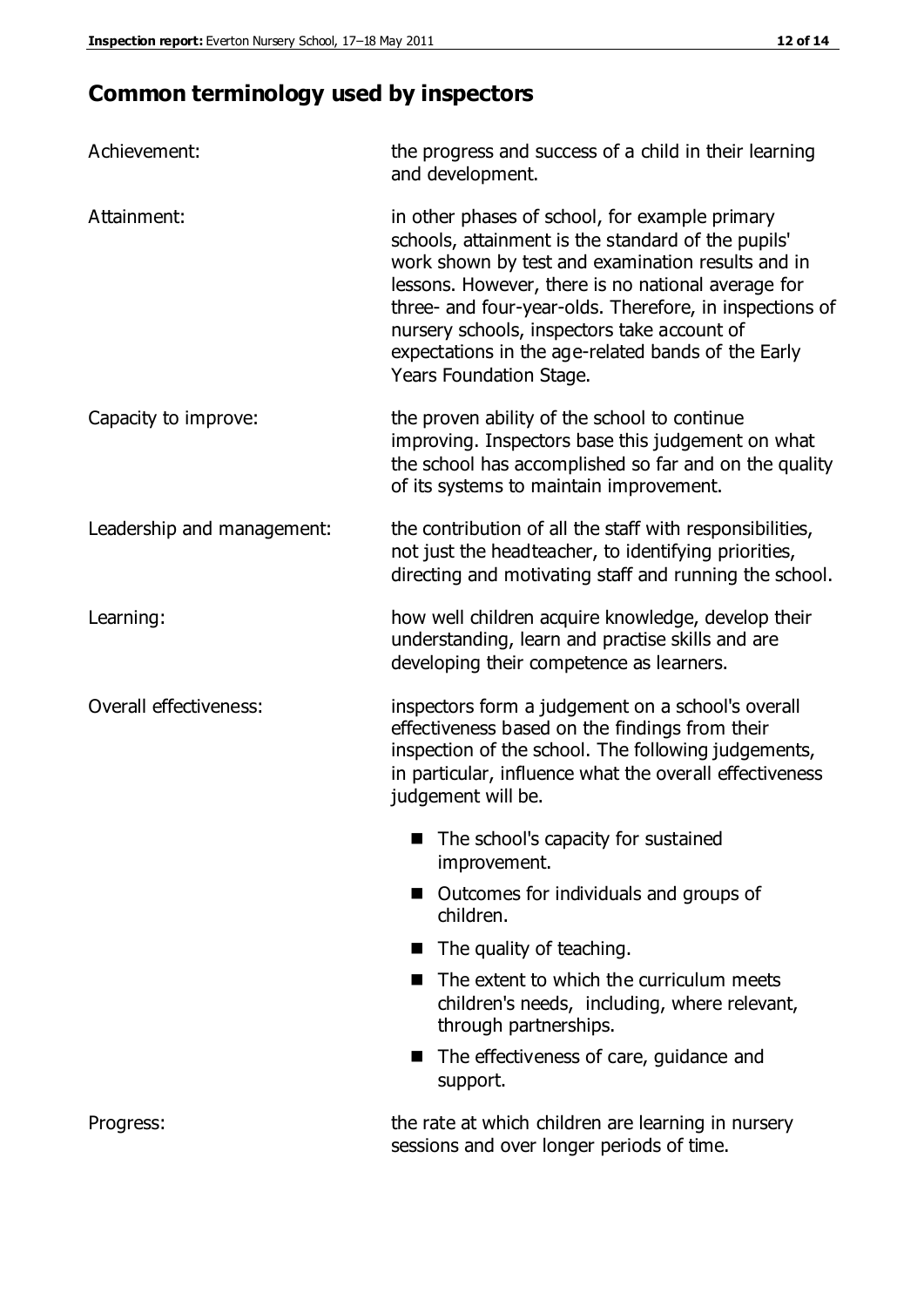### **This letter is provided for the school, parents and carers to share with their children. It describes Ofsted's main findings from the inspection of their school.**

18 May 2011

Dear Children

#### **Inspection of Everton Road Nursery School, Liverpool, L6 2WF**

I hope that there is an adult to help you to read this letter. Thank you very much for making the inspectors so welcome when we came to see you in the nursery. We had such a good time and thoroughly enjoyed watching you play in Cresswell and Spencer, and also in the wonderful outdoor area. Fortunately, you have such very good waterproofs and wellies that you can enjoy being outside even when it is raining. I was not so well prepared and so I got a little wet. I did not mind as it was so good to see you having such fun while you were learning. Everton Nursery is a very special place and your parents and carers seem to enjoy being in the nursery almost as much as you do.

We think that Everton Nursery is outstanding, which is the highest praise I can give. All the adults take excellent care of you all and help you to learn such a lot while you are there. I was really impressed to hear you singing songs in German and learning the German words for car and aeroplane. Your lunches looked very good and I was pleased to see you choosing healthy food, such as fruit and yoghurt. You are polite and friendly and behave very well. Well done!

It is part of my job to suggest ways in which even excellent schools could improve. There is nothing I could think of to make the teaching or the way that adults look after you any better, but I have asked the adults to organise the paperwork in a slightly different way to help them to get information a little more easily.

Yours sincerely

Shirley Herring

Lead inspector